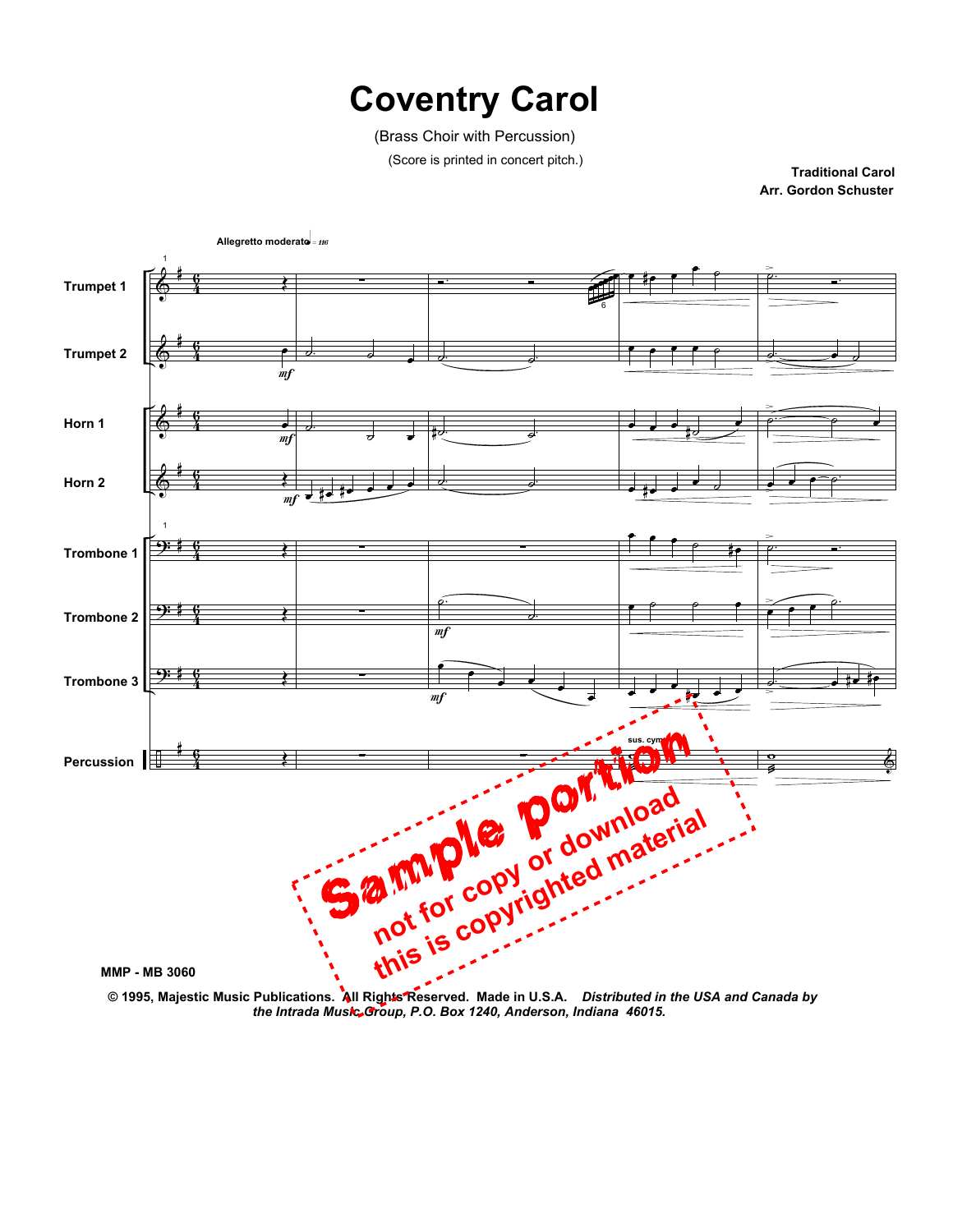

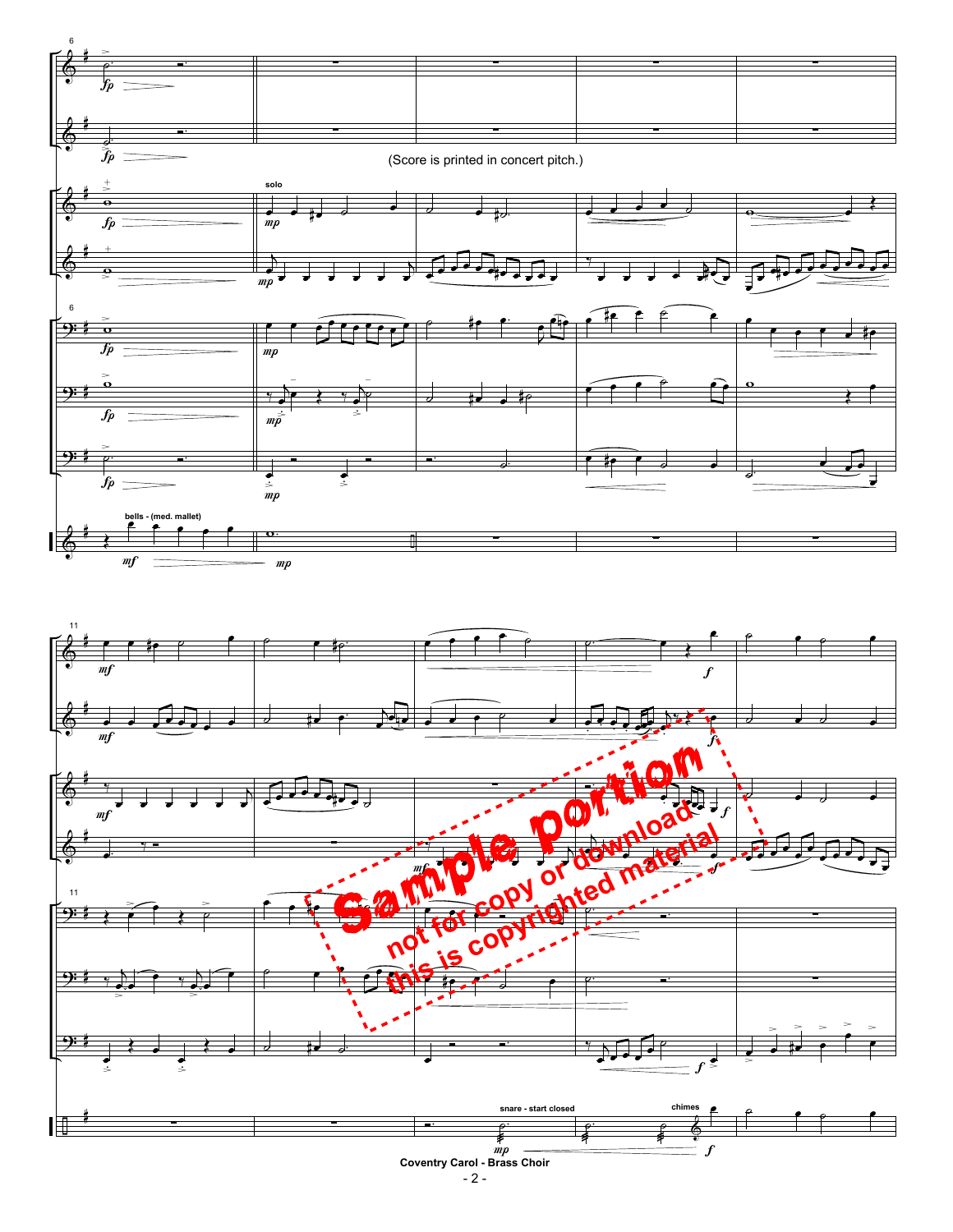

- 5 - **Coventry Carol - Brass Choir**